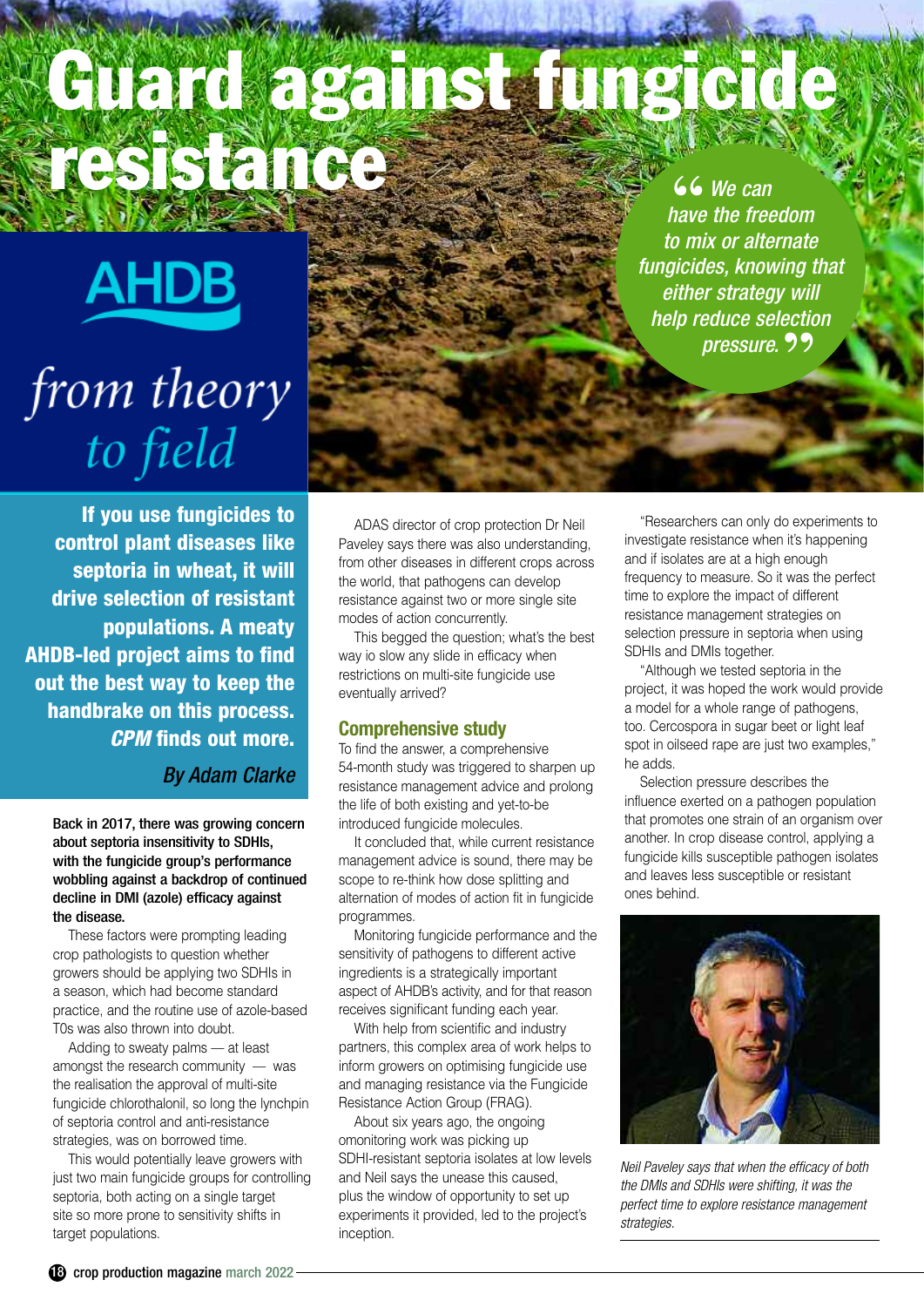### **Theory to field**

The basic principles of managing this process have been established over a long period of time and make perfect sense –– limit dose, mix different modes of action, or limit treatment frequency to reduce selection pressure, he explains.

However, these components of resistance management trade-off against one another, to some degree, adds Neil, which means there's a tricky balance to strike when formulating regulatory policy (which affects what's permitted according to the product label) and practical guidance.

For example, limiting the number of SDHI treatments –– in the UK, SDHIs are limited to two and in France, just one - which reduces selection pressure and protects the SDHI mode of action. But the downside is it leaves less options for use in mixtures with other fungicide groups at other spray timings.

Neil says the work aimed to understand what impact splitting the total dose of SDHI would have on selection pressure, because allowing more flexibility in how many times a mode of action can be used may allow more room for mixing.

Studies in other parts of the world, in other pathogens and crops, suggest that splitting dose varies between no increase to a 30% increase in speed of selection for resistant strains. The reason for this variation is because there are two opposing things happening, he explains.

A lower dose of active in each application reduces selection pressure, but there is a longer exposure time of fungicide to pathogen because of more frequent



*With fungicide programmes soon beginning, the results of the project provide plenty of food for thought.*

treatments, which increases selection, says Neil. "Essentially, those two things are trading-off."

From the experiments in the project, and previous work, it was seen that changing the total dose of SDHI applied made a big difference to selection pressure –– so the more you apply, the faster resistance develops.

However, the work showed that the effect on selection pressure of splitting an SDHI fungicide's total dose across multiple applications when controlling septoria is likely to be relatively small and contradicts some previous studies.

In practical terms, this provides a good argument for growers to continue using two applications of SDHI fungicide in a season where needed, providing the dose per application is no more than necessary, **▲**



*The project set out to discover how fungicides should be used to minimise septoria selection pressure in the field.*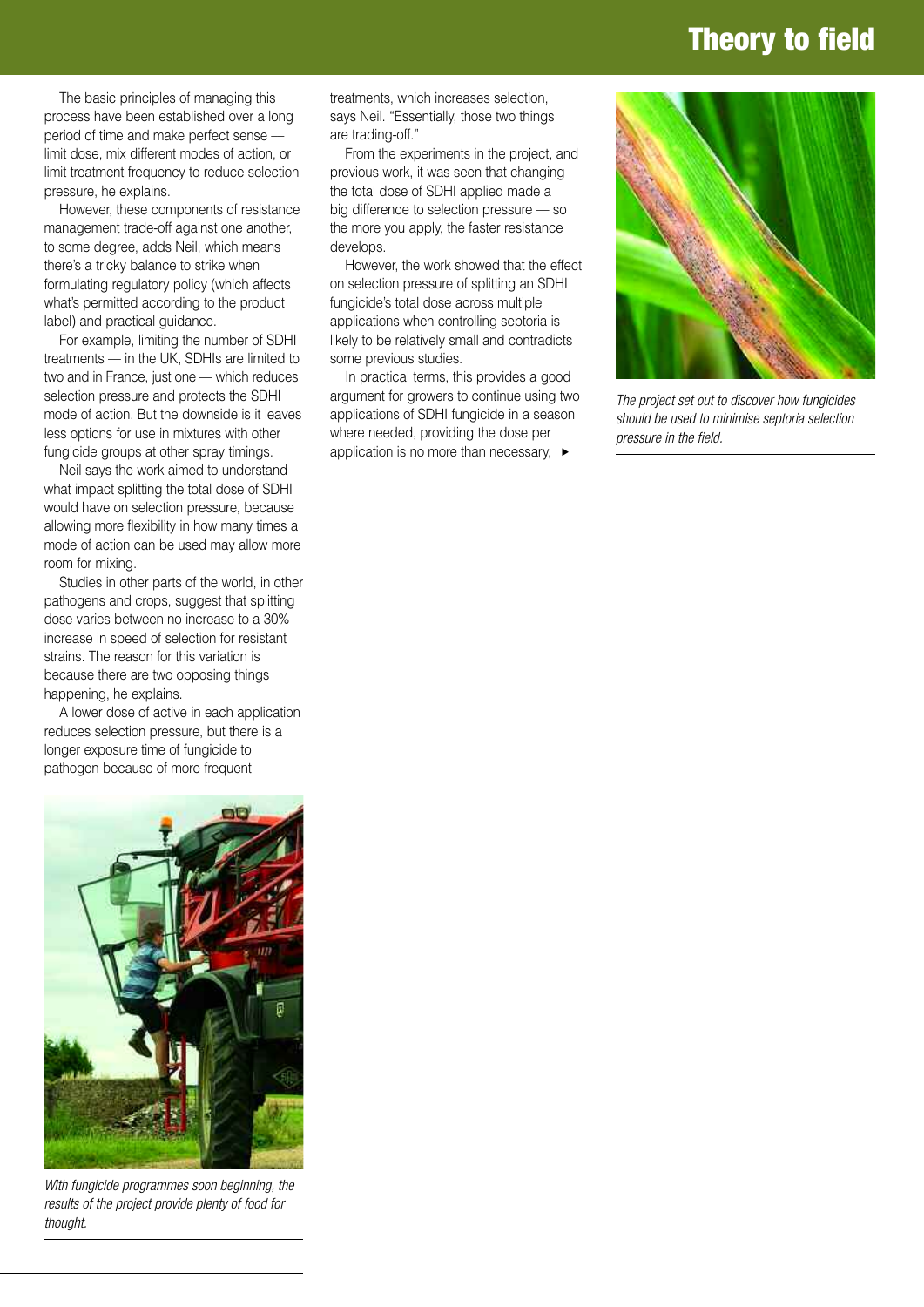## **Theory to field**



*Whether it's best to mix or alternate fungicide modes of action and the potential to split SDHI dose were all explored in the project.*

▶ instead of UK regulators following the French route of just one application.

In the future, where a fungicide manufacturer wanted to make a practical case for a single site active's total dose to be split over more treatments, it could help provide more flexibility without driving selection pressure up.

Away from this new understanding of dose splitting, the study confirmed the established benefits of mixing different modes of action through a fungicide programme.

This was considered an effective and practical way to provide mutual protection between fungicide groups, but the project discovered that alternating modes of action is as effective at reducing selection pressure.

"It means that we can have the freedom to mix or alternate fungicides, knowing that either strategy will help reduce selection pressure," says Neil.

"This can be particularly useful in crops which require multiple sprays in a season, such as for potato blight control."

#### **Protecting chemistry**

He adds that understanding and implementing these principles is key as new molecules are introduced, with cereal growers benefitting recently from the introduction of BASF's mefentrifluconazole and Corteva's QiI active, fenpicoxamid.

There's also a strong pipeline of other single site fungicides on the horizon that it's imperative to protect, including new generation SDHIs from Bayer (isoflucypram) and Syngenta (adepidyn), adds Neil.

While the project used the now obsolete multi-site fungicide chlorothalonil in some of its experiments, the remaining multi-sites will have a key role in this protection, he says.

"For septoria control, that comes down to folpet and sulphur-based products. There has been a lot of debate about the cost of folpet in programmes, but ADAS analysis over the past three years has shown a net economic benefit from its inclusion.

"It's a win-win. Although it's possible for resistance to develop to multi-sites, it takes a long time. So you get protection of the single

sites with little risk of resistance to the multi-site itself," he explains.

The overarching message on fungicide resistance is clear –– the less fungicide applied, the lower the selection pressure, so the overall aim should be to optimise inputs without losing gross margin.

In the past, minimising this economic risk when controlling septoria in wheat hasn't been straightforward, with growers largely planting susceptible varieties, comments Neil. This meant that without high fungicide input, or if application timings went awry, the potential for a significant epidemic and yield loss was high.

However, Neil says that with increased uptake of IPM –– for septoria this would include more resistant varieties and later



*Confirmation that both mixing and alternating fungicide modes of action reduces selection pressure could be useful in crops which receive multiple spray applications in a season.*

#### **Study reinforces industry advice**

Despite recent fungicide losses, cereal growers now have access to new DMI and QiI chemistry, with the potential of more approvals being granted by regulators soon. To prolong their effective life, it's vital that the successful resistance management strategies outlined in the project are put into action on farm, according to Syngenta's Jason Tatnell.

"The project was complex to plan and run, but it's given us an in-depth validation of the resistance management strategies outlined by FRAC and FRAG," he adds.

In essence, that's limiting total dose of fungicide through the season, mixing modes of action, and using multi-sites in partnership with single sites to keep epidemics in check and ease selection pressure.

However, finding out that alternation of modes of action across a fungicide programme can be as effective as mixing at reducing selection pressure was a bit of a surprise in the pathosystem tested, he says.

"I think there may have been an assumption

that mixtures are better than alternation, whether that's between timings or between seasons. Ultimately, alternation is likely to remain less common than mixing, but this does raise awareness and will see us challenging ourselves on that a bit more," explains Jason.

Dose splitting was investigated within the project and for septoria resulted in only a small increase in selection pressure for a given mode of action. This opened a discussion amongst project stakeholders about trade-offs and whether dose splitting for one mode of action may offer better protection to another, he explains.

However, evidence suggested there was no net positive impact of this kind, so Jason reiterates that the project has validated current guidance.

"There isn't a great argument for changing guidance where cereal fungicides are concerned, but in other crop-disease systems, further dose splitting research could throw up a benefit.

"An example would be crops where many more

sprays are required in a season and chemistry is limited, so you may not always have the options that allow you to tank mix throughout the programme," he adds.

His final take-home message from the project is the high value of multi-site fungicides in disease control and resistance management, justifying Syngenta's advice to include folpet in wheat and barley programmes, he believes.

In wheat, he says this has greatest value at T1, but where septoria pressure is high then its addition at T2 is also beneficial. It has also shown its worth in ramularia programmes in Syngenta barley trials.

"Farmers have some highly effective tools for controlling wheat and barley diseases at present and there may be more to come, but they are all single sites and at risk from resistance development.

"The more we can do to slow that down, the better, and that includes using multi-sites. Be as compliant with FRAG guidance as you can," he cautions.